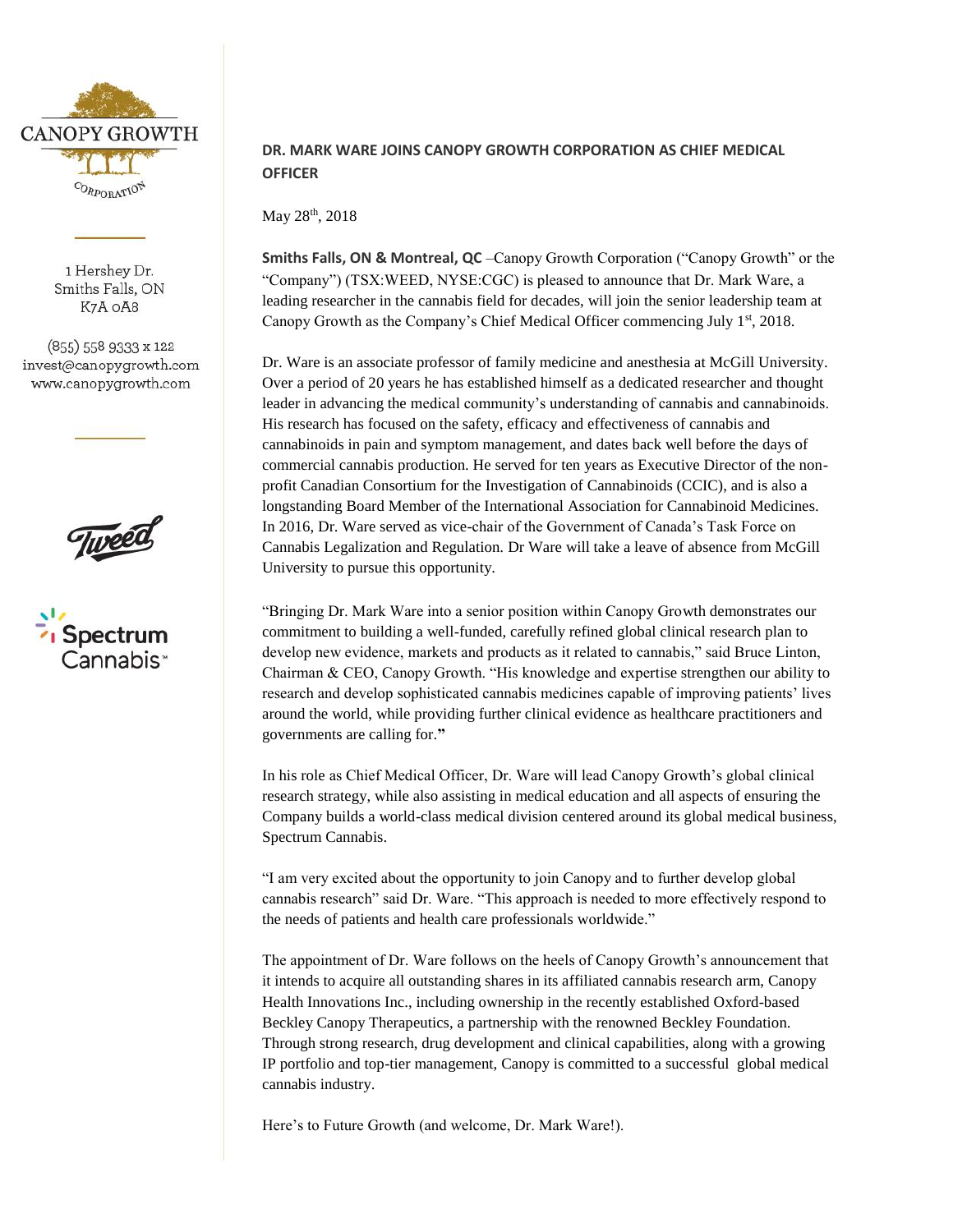**Contacts:** Media Relations Caitlin O'Hara [Caitlin.ohara@canopygrowth.com](mailto:Caitlin.ohara@canopygrowth.com) 613-291-3239

Investor Relations Tyler Burns [Tyler.burns@canopygrowth.com](mailto:Tyler.burns@canopygrowth.com) 855-558-9333 ex 122

Director: Bruce Linton [tmx@canopygrowth.com](mailto:tmx@canopygrowth.com)

## **About Spectrum Cannabis**

Spectrum is medical cannabis, simplified. Its colour-coded strain classification system is available in Canada with operations underway in the European Union and South America. Spectrum products are available in a range of potencies and formats designed to simplify the dialogue around strength and dosage by categorizing medical cannabis according to THC and CBD levels. Spektrum Germany Gmbh processes cannabis for sale in Germany in a GMP-certified facility and then distributes products to hundreds of German pharmacies. Spectrum Denmark is a partnership between Canopy Growth and Danish Cannabis. Through the partnership, Spectrum Denmark is developing a large-scale greenhouse facility in the city of Odense.

## **About Canopy Growth Corporation**

Canopy Growth is a world-leading diversified cannabis and hemp company, offering distinct brands and curated cannabis varieties in dried, oil and Softgel capsule forms. From product and process innovation to market execution, Canopy Growth is driven by a passion for leadership and a commitment to building a world-class cannabis company one product, site and country at a time.

Canopy Growth has established partnerships with leading sector names including cannabis icon Snoop Dogg, breeding legends DNA Genetics and Green House seeds, and Fortune 500 alcohol leader Constellation Brands, to name but a few. Canopy Growth operates ten licensed cannabis production sites with over 2.4 million square feet of production capacity, including over 500,000 square feet of GMP-certified production space. The Company has operations in eight countries across four continents. The Company is proudly dedicated to educating healthcare practitioners, conducting robust clinical research, and furthering the public's understanding of cannabis, and through its partly owned subsidiary, Canopy Health Innovations, has devoted millions of dollars toward cutting edge, commercializable research and IP development. Through partly owned subsidiary Canopy Rivers Corporation, the Company is providing resources and investment to new market entrants and building a portfolio of stable investments in the sector. From our historic public listing on the Toronto Stock Exchange and New York Stock Exchange to our continued international expansion, pride in advancing shareholder value through leadership is engrained in all we do at Canopy Growth. For more information visit [www.canopygrowth.com](http://www.canopygrowth.com/) 

## **Forward Looking Statement**

This news release contains "forward-looking statements" within the meaning of the United States Private Securities Litigation Reform Act of 1995 and "forward-looking information" within the meaning of applicable Canadian securities legislation. Often, but not always, forward-looking statements and information can be identified by the use of words such as "plans", "expects" or "does not expect", "is expected", "estimates", "intends", "anticipates" or "does not anticipate", or "believes", or variations of such words and phrases or state that certain actions, events or results "may", "could", "would", "might" or "will" be taken, occur or be achieved. Forward-looking statements or information involve known and unknown risks, uncertainties and other factors which may cause the